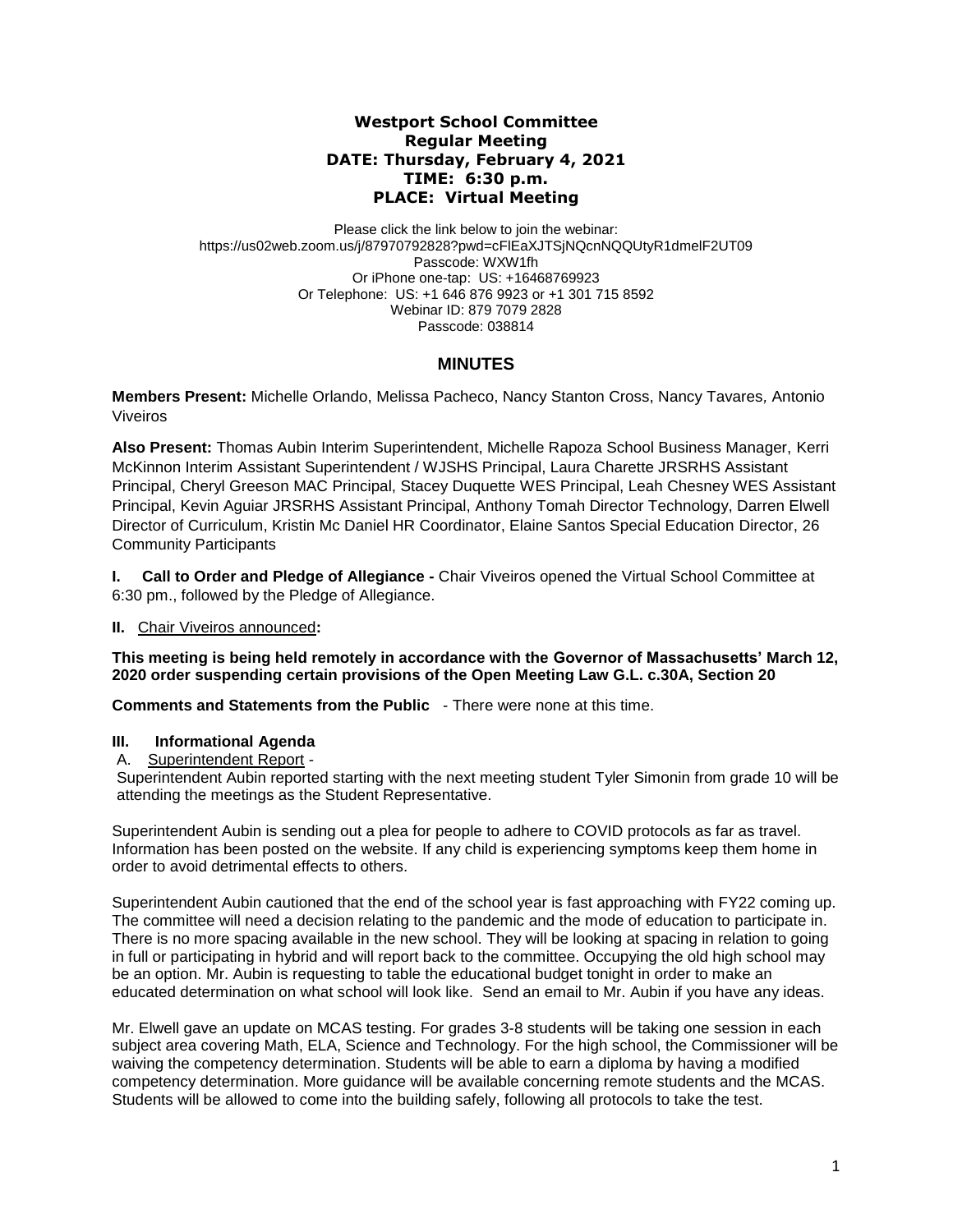Ms. Charette reported the hybrid schedule at JRSRHS has been going well. Cohort A had 50 students and Cohort B had 60 students.

B. WCS Bill Warrant: 2-12-21 - Chair Viveiros acknowledged reviewing and signing the bill warrant dated 2-12-21 in the amount of \$73,636.73.The bill warrant was emailed to school committee members for review.

C. Acknowledgement of a WEF \$820.45 Grant for the MAC Math Manipulatives for Whole/Small Group Instruction - Members acknowledged receiving this grant and thanked the WEF for their support.

D. Acknowledgement of a WEF \$636.00 Grant for WES to Purchase Phonic Readers - Members acknowledged receiving this grant and thanked the WEF for their support. Ms. Duquette explained low level high interest readers were purchased so students could have separate clean books.

E. Policies: First Read – Policy JB Equal Educational Opportunities Policy JFABD Homeless Students: Enrollment Rights and Services

Ms. Santos explained the district went through an audit and these policies deal with foster care and the McKinney Vento Act. Ms. Santos reported children awaiting foster care are no longer considered homeless students.

Ms. Stanton Cross asked for the percentage of students that fall into this area. This has an impact on the budget. Information will be provided at the next meeting**.**

F. Subcommittee Updates - Chair Viveiros explained at the last SBC meeting it was noted the FF&E (Furniture, Fixtures and Equipment) was \$226,000 over budget. They are spending \$1900 per student. For some unknown reason, gym equipment on the original list was missing. This has been corrected and quotes on these items are being determined. Cuts may need to be made. As far as the school building everything is mostly on schedule. They are waiting on some materials.

Mr. Tomah gave a technology update. He will be soliciting quotes on the same brands and is looking to save money by getting the best prices from vendors using educational discounts.

Ms. Stanton Cross requested for Mr. Tomah to go over the fiber optic plan and how it will be set up. Mr. Tomah explained the district is currently leasing fiber to provide transportation data between buildings for the Internet and files costing around \$40,000 per year. Mr. Tomah is in the process of having the district own the fiber optic backbone. This will provide a perpetual cost savings by owning district fiber opposed to leasing it. Members thanked Mr. Tomah for the amazing effort with this initiative.

Ms. Duquette reported they are working with the police on the traffic flow and traffic has been better. Even though there are less students in the building, more cars are dropping them off. Everyone is cooperating.

## **IV. Action Agenda**

A. Review and Act on Minutes of Thursday, January 21, 2021 - A motion was made to approve the Minutes of Thursday, January 21, 2021.

Motion by Tavares, seconded by Stanton Cross 5/0/0

### B. Review and Act on BinaxNOW COVID ag Card Testing – Grades K-12 -

Superintendent Aubin reported the nursing staff have attended workshops on this initiative. The district does not have the financial resources or human capital needed to successfully run this program at this time.

Mr. Aubin recommends to table this item until there is a change in protocols.